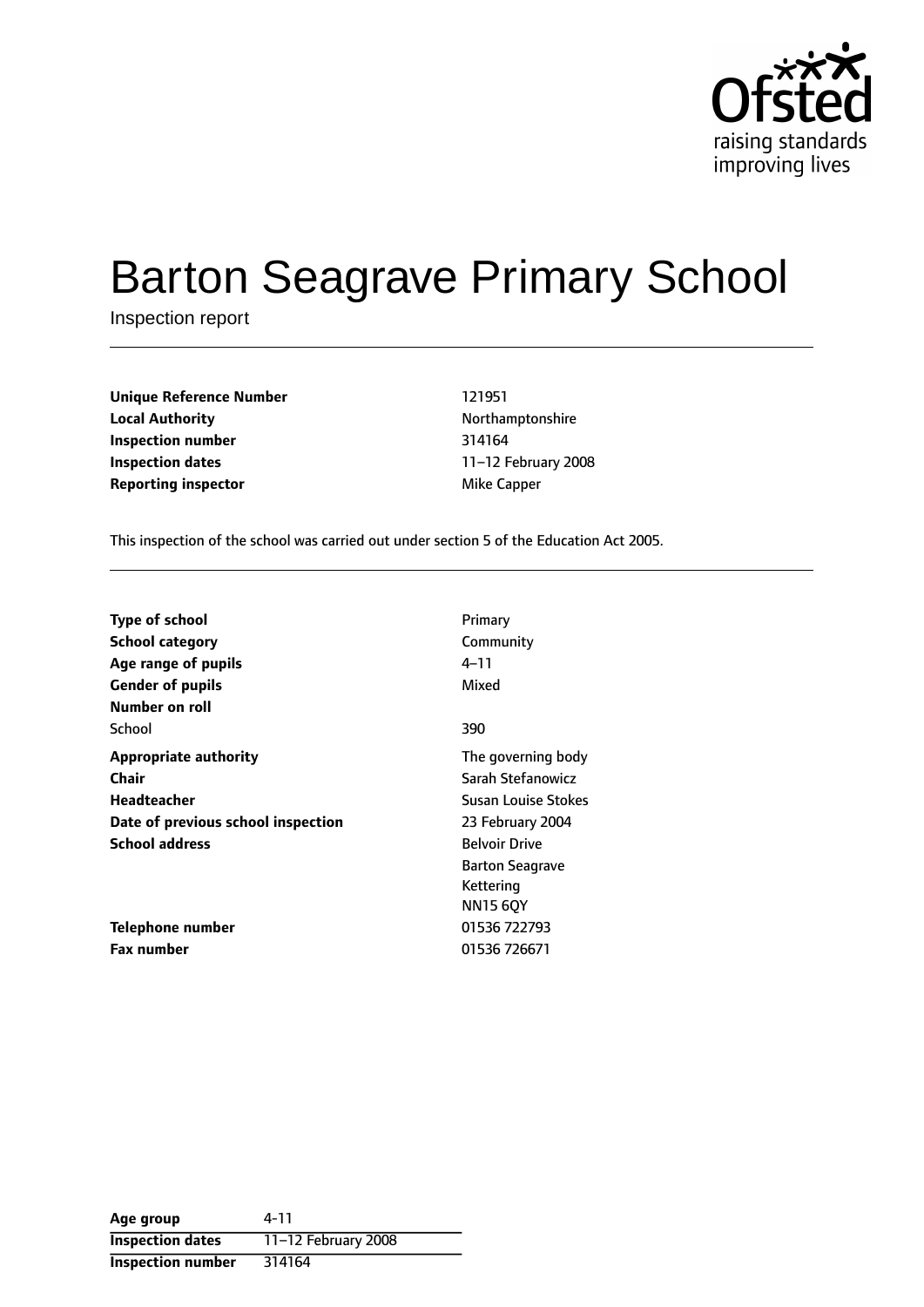.

© Crown copyright 2008

#### Website: www.ofsted.gov.uk

This document may be reproduced in whole or in part for non-commercial educational purposes, provided that the information quoted is reproduced without adaptation and the source and date of publication are stated.

Further copies of this report are obtainable from the school. Under the Education Act 2005, the school must provide a copy of this report free of charge to certain categories of people. A charge not exceeding the full cost of reproduction may be made for any other copies supplied.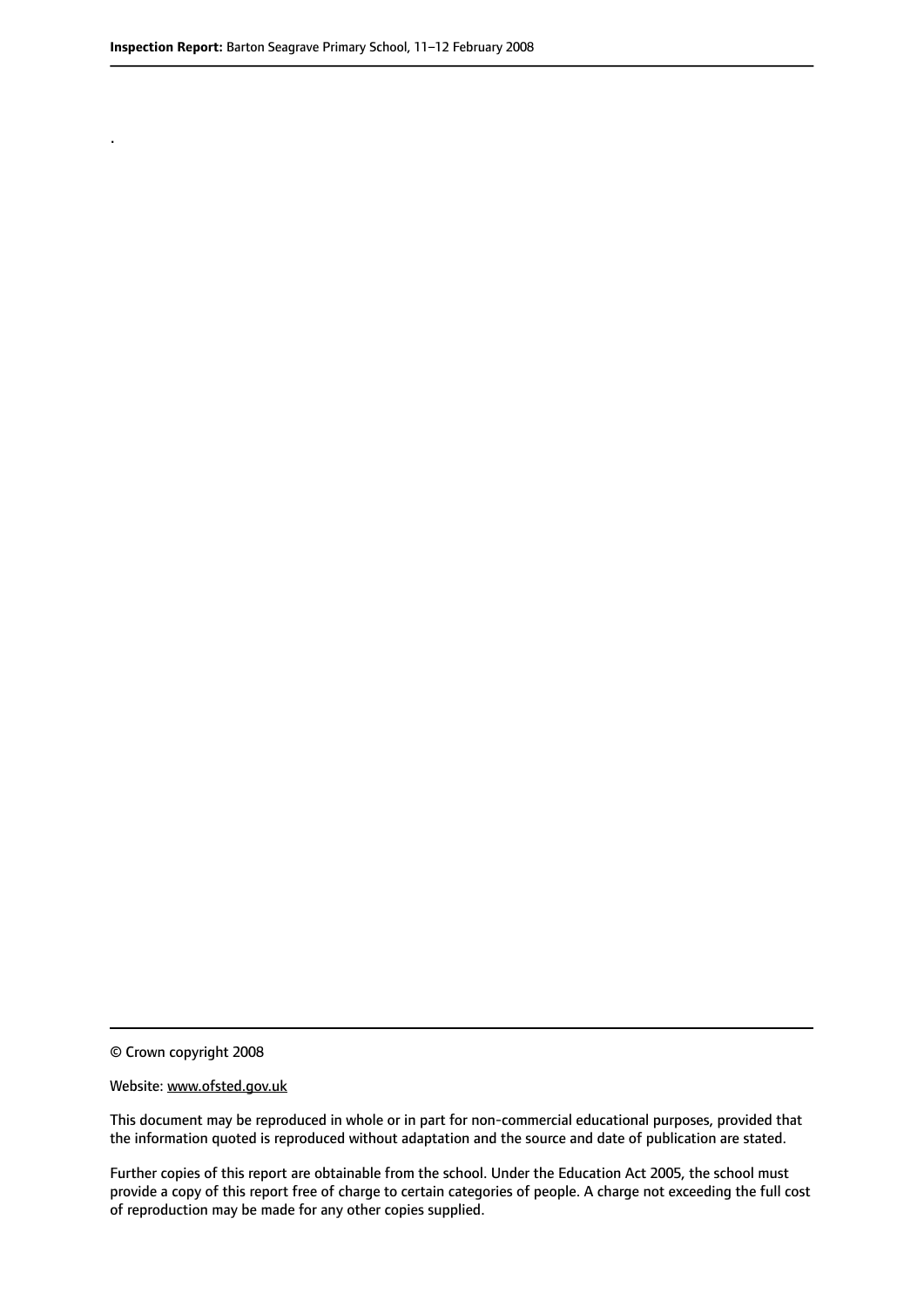### **Introduction**

The inspection was carried out by three Additional Inspectors.

#### **Description of the school**

Most pupils live in the large village of Barton Seagrave, although some come from further afield through parental choice. The proportion of pupils eligible for free school meals is below average. A broadly average percentage of pupils have been identified as having learning difficulties and/or disabilities. Most pupils are of White British background.

#### **Key for inspection grades**

| Grade 1 | Outstanding  |
|---------|--------------|
| Grade 2 | Good         |
| Grade 3 | Satisfactory |
| Grade 4 | Inadequate   |
|         |              |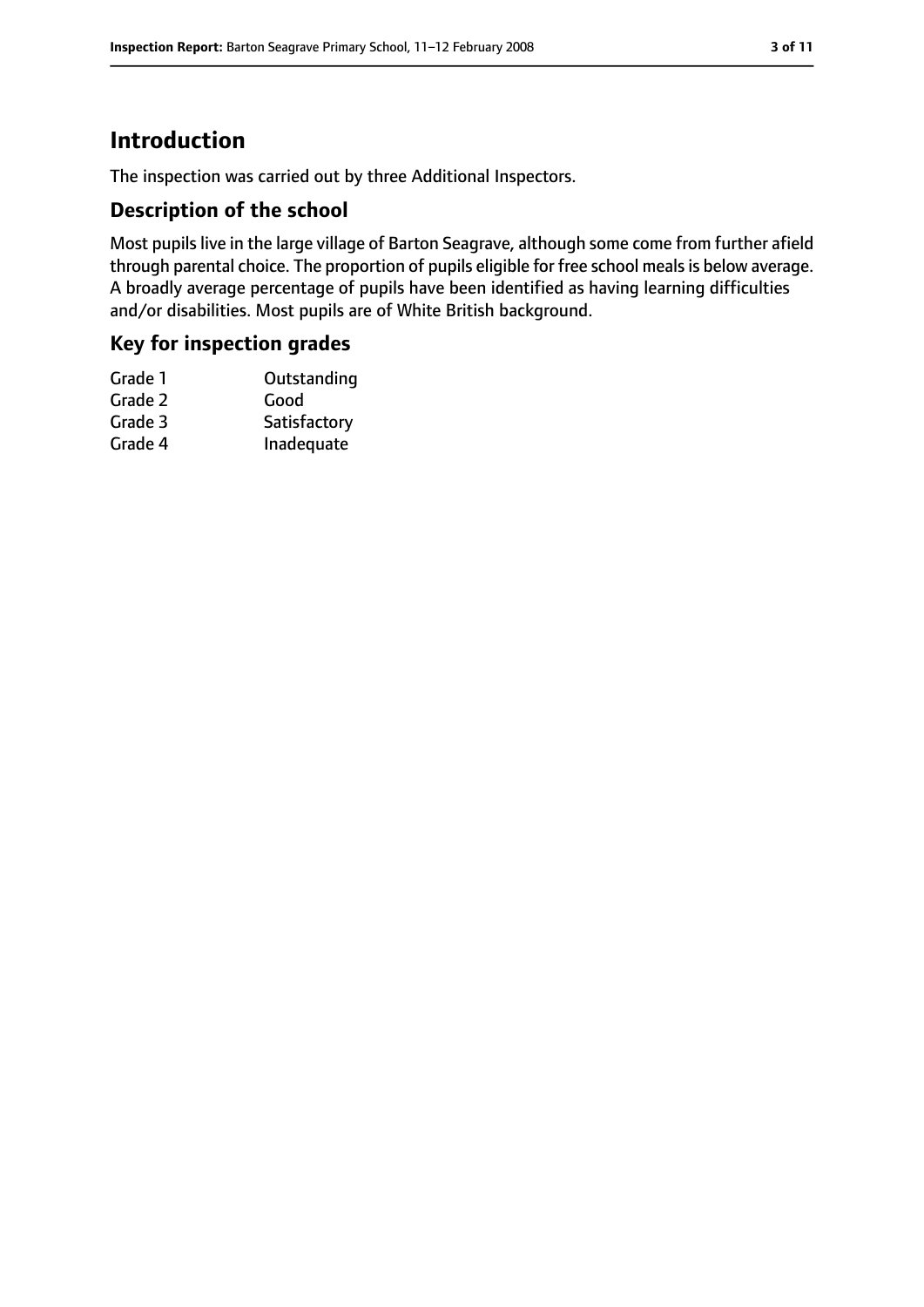### **Overall effectiveness of the school**

#### **Grade: 2**

This is a good school where good teaching helps pupils to achieve well both socially and academically. Members of staff provide good pastoral support and ensure that pupils' personal development is good. Consequently, pupils are happy at school and grow into responsible members of the community. They behave sensibly, are eager learners and thoroughly enjoy school. There is a good curriculum that provides a rich diet of activities both in and out of lessons. The school's provision for out of school activities is exemplary. Pupils can choose from 21 clubs this term and these cater for a very wide range of interests. The school's excellent sporting provision ensures that pupils develop an outstanding awareness of how to stay healthy.

Standards are above average by the end of Year 6, although progress is not even across the school. Children make good progressin the Foundation Stage and in Years 1 and 2, but progress slows in Years 3 and 4, because teaching is less successful at meeting pupils' differing needs. Pupils' progress picks up again in Years 5 and 6, where teaching is especially strong. Throughout the school, teachers have good relationships with pupils and they make learning interesting by making good use of resources. They check regularly on pupils' learning and often provide them with good guidance to help them improve, although this is not yet consistent in quality in every class.

Good leadership and management have been instrumental in the school's good improvement since the last inspection. The headteacher is passionate about the school and continues to drive it forward. Along with other members of staff, she has created an ethos in which all pupils are valued and respected. Senior leaders have an accurate picture of overallschool effectiveness and they rigorously use assessment information about individual pupils to identify any underachievement and to respond to it quickly. Subject leaders are hard working and enthusiastic but do not get enough opportunities to check on the quality of teaching and learning for themselves. This makes it difficult for them to be sure that their initiatives, such as the new strategy for supporting lower attaining pupils in mathematics, are being implemented consistently and are having the desired effect. Nevertheless, the school sets itself challenging targets for development and it is well placed to realise its plans for further improvement.

The school works closely with a range of partners. Most notably, the neighbouring Arts college provides facilities and support that significantly enhance pupils' learning in subjects such as information and communication technology and physical education. Most parents value the school. One parent summed up their views: 'The school is friendly and welcoming. Children learn good values and do well.' These comments accurately capture the essence of this successful school.

#### **Effectiveness of the Foundation Stage**

#### **Grade: 2**

Teaching for children in the Foundation Stage is good and there is a good curriculum. Consequently, from broadly average starting points, children make good progress, and most are working at or beyond the expected levels for their age by the end of the year. Children make especially good progress in personal, social and emotional development because the high expectations of all adults enable them to become independent and confident. There is a happy, purposeful atmosphere in both Reception classes, and children are supported well when working in groups or individually. Provision in the Foundation Stage is well managed. There is a good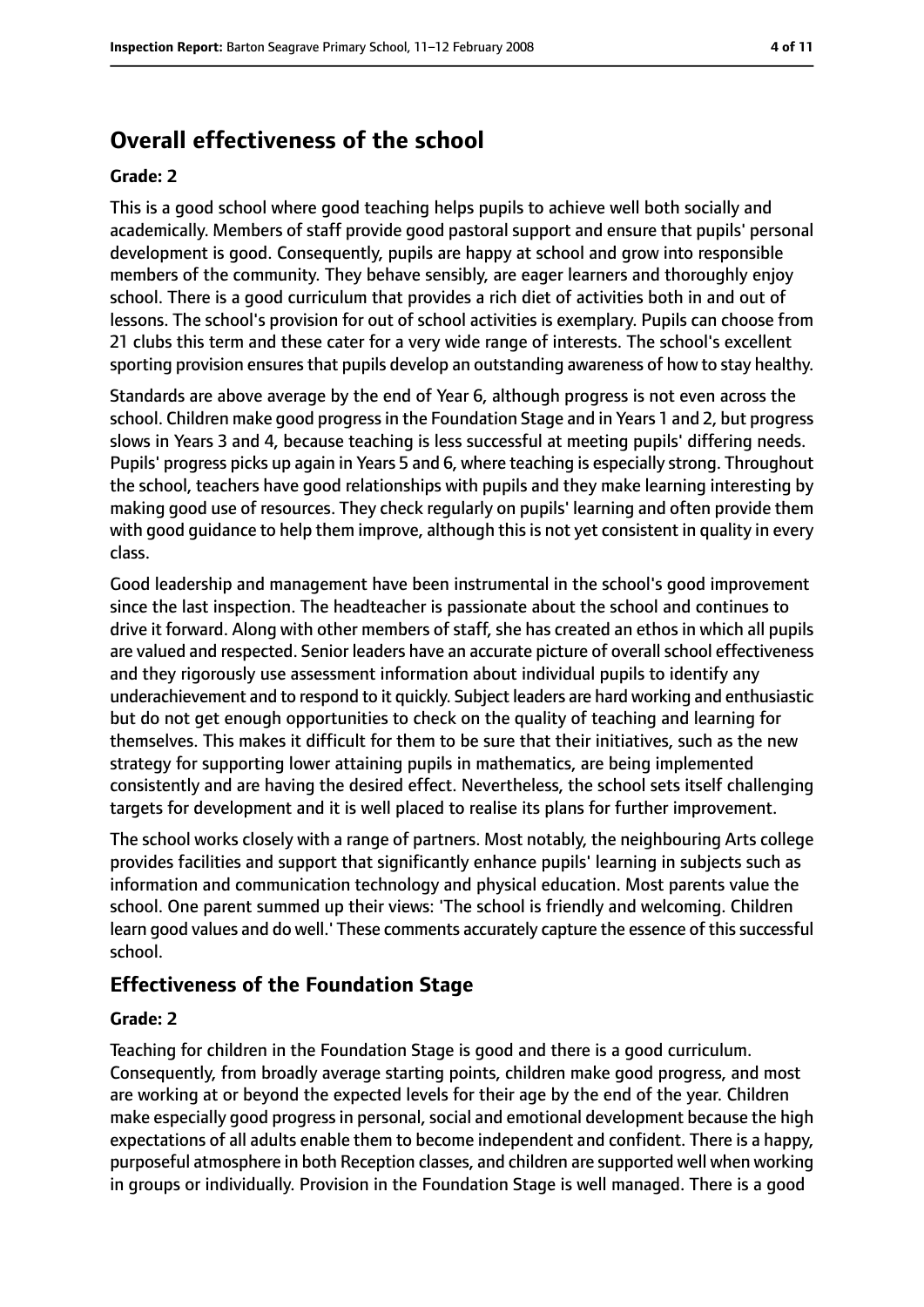understanding of what needs developing next, including ensuring that the activities that are planned for the outdoor area cover all of the areas of learning, rather than focusing mainly on creative and physical development.

#### **What the school should do to improve further**

- Improve the quality of teaching and learning in Years 3 and 4 by ensuring that work is pitched consistently at the right level for all pupils.
- Strengthen the role of subject leaders in monitoring the school's effectiveness by giving them more time to monitor the quality of teaching and learning.

### **Achievement and standards**

#### **Grade: 2**

Pupils' achievement is good. Standards are higher than at the time of the last inspection and are consistently above average by the end of Year 6 in English, mathematics and science. Progress is good overall, although it is inconsistent across the school. After making a good start in the Foundation Stage and Years 1 and 2, progress slows in Years 3 to 4, because work in these year groups does not always build well enough on pupils' starting points. However, good teaching in Years 5 and 6, as well as additional support where it is needed, makes sure that most pupils reach the challenging targets that they have been set by the end of Year 6. Good quality support means that pupils with learning difficulties and/or disabilities achieve well, with most reaching nationally expected levels by the end of Year 6.

### **Personal development and well-being**

#### **Grade: 2**

Pupils' spiritual, moral, social and cultural development is good. Children in the Foundation Stage gain confidence quickly. Throughout the school, pupils happily celebrate the successes of their classmates and they contribute well to the community. For example, pupils speak very positively of the recent '50th Birthday' celebrations when they showed off their work to parents, grandparents and former pupils of the school. Pupils enjoy taking responsibility by helping at playtime or in class. The school council makes an effective contribution to school life and ensures that pupils' views are very well represented. A recent 'Global Arts Week' has helped pupils to develop a sound understanding of cultures other than their own.

Pupils' good enjoyment of school is reflected in their good attendance. Good attitudes towards learning are underpinned by strong relationships between children and teachers. Behaviour is good and pupils work hard in lessons, although they do not always present their work neatly enough in some classes.

The school's effective focus on developing basic skills lays a good foundation for pupils' future working lives. Healthy living is very actively promoted and pupils develop a very secure understanding of the importance of taking exercise and eating a balanced diet. Activities such as a cycling club give pupils a good understanding of how to stay safe both in and out of school.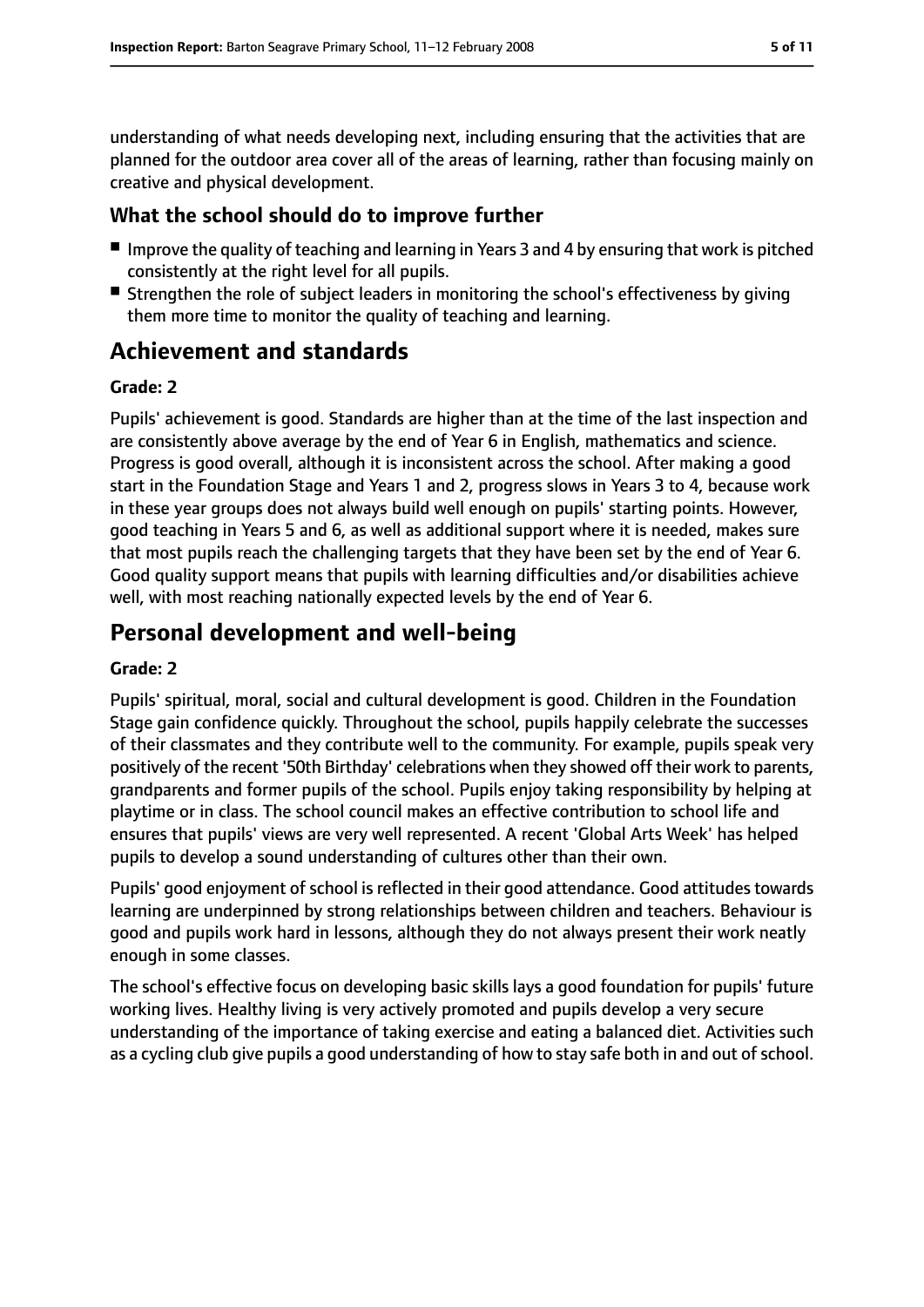## **Quality of provision**

### **Teaching and learning**

#### **Grade: 2**

Pupils make good progress in most lessons because behaviour is managed well and teachers plan interesting and purposeful tasks. Throughout the school, lessons are well resourced and teachers use interactive whiteboards effectively to introduce new skills and to reinforce learning. Pupils are often encouraged to think for themselves and to explain their ideas to the teacher or a 'talk partner', ensuring that there is generally good involvement in lessons. Pupils with learning difficulties and/or disabilities are supported well by teachers and teaching assistants.

In most year groups, teachers plan work that builds well on pupils' starting points, ensuring that skills improve quickly. However, in some lessons in Years 3 and 4, teachers do not make enough use of assessment information to ensure that work is pitched at the right level for all pupils. When this happens, the work is too hard or too easy for some pupils.

#### **Curriculum and other activities**

#### **Grade: 2**

The school provides pupils with a very wide range of experiences both in and out of lessons. Most teachers successfully adapt curriculum planning to reflect the differing needs of pupils, although this is not always the case in Years 3 and 4. Teachers are beginning to link work in different subjects in order to make learning more purposeful but an overuse of worksheets or copied work sometimes restricts the impact of this. Teachers are particularly good at giving pupils opportunities to use their computing skills to support learning in other subjects. Throughout the school, good use is made of 'catch-up' programmes in numeracy and literacy to help pupils who have fallen behind.

Enrichment of the curriculum is outstanding. Creativity is fostered very imaginatively and pupils produce high quality work in art. Pupils' learning is enriched through an exceptional number of clubs, visits and visitors, including residential trips for pupils in Year 4 and Year 6. These contribute significantly to pupils' enjoyment of school. A computer club run in partnership with the neighbouring Arts college helps pupilsto learn new skills. The school provides many sporting activities that help pupils develop a very keen interest in staying fit and healthy.

#### **Care, guidance and support**

#### **Grade: 2**

All members of staff provide high quality pastoral care that makes this a happy school where pupils are keen to do their best. Pupils know that they can turn to adults if they have problems and they say that teachers are 'kind, firm but fair'. There are good links with outside agencies to safeguard the well-being of pupils. Good induction arrangements ensure that children settle quickly when they start school in the Foundation Stage.

Academic support is good. There are thorough systems for assessing pupils' progress, especially in English and mathematics. Teachers often use marking or individual targets to help pupils understand how to improve, although this practice is not yet consistently good across the school. The needs of pupils with learning difficulties and/or disabilities are identified quickly and they are given clear targets to aim for.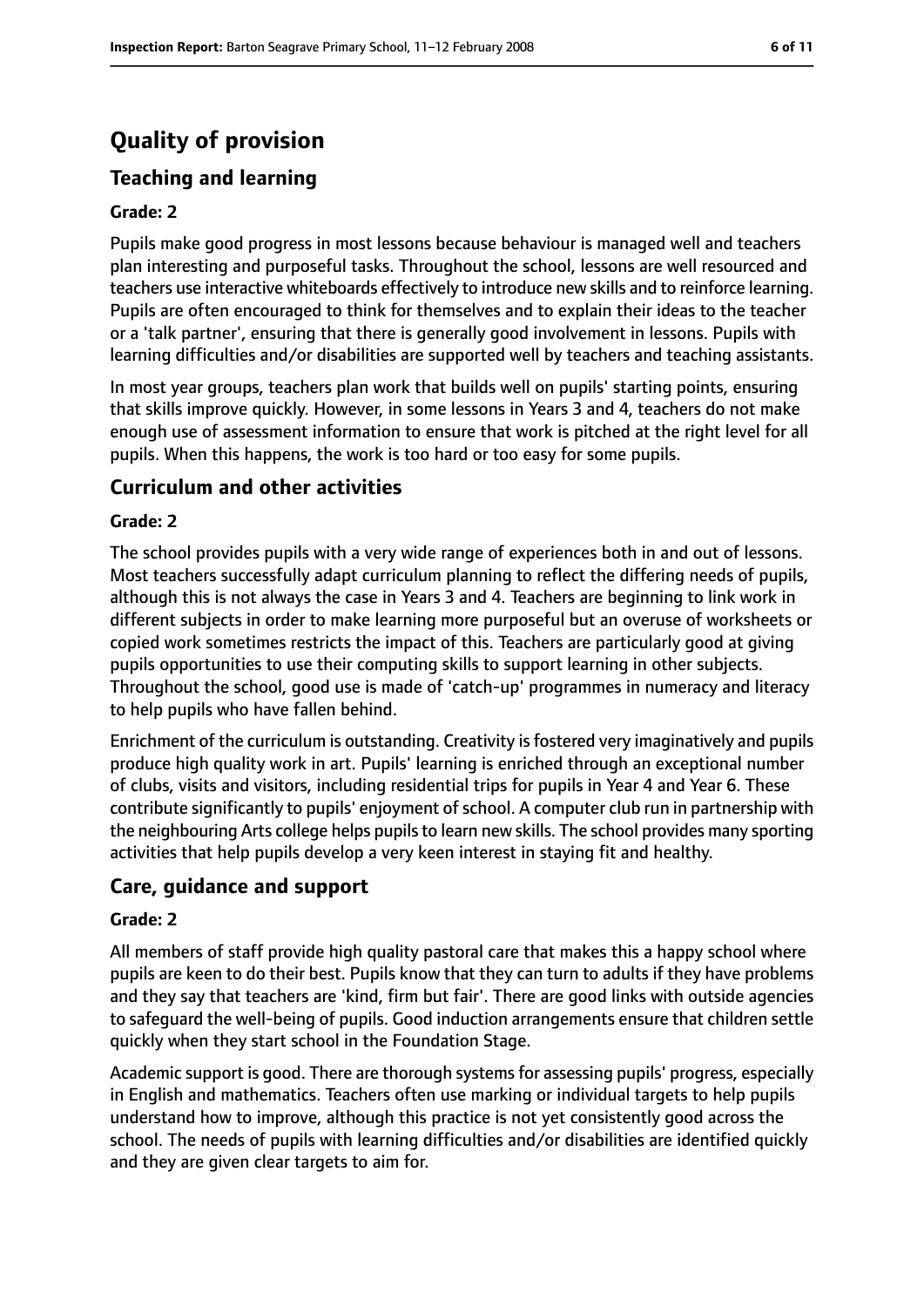### **Leadership and management**

#### **Grade: 2**

The leadership of the headteacher is a key factor in the school's success. Her drive and enthusiasm have helped the school to move forward quickly since the last inspection. Good systems for monitoring school effectiveness mean that there is a clear understanding of what still needs improving. The monitoring of teaching by the headteacher is rigorous, and sensitive feedback is given to support improvement. Subject leaders provide good help to colleagues and their action plans identify clearly the right priorities. The school has clear plans in place to extend the role of subject leaders further by giving them more opportunity to check on the quality of teaching and learning and the implementation of recent initiatives in English and mathematics.

Members of staff work together well and share the headteacher's commitment to ensuring that all pupils fulfil their potential. Good use is made of the wealth of test data gathered by the school to ensure that pupils who are falling behind are given the necessary support. The school is rightly now reorganising how it presents this data so that teachers can become more accountable for checking progress in their classes.

Governance is satisfactory. There are many new governors and they are kept well informed by the headteacher. Recent training is helping governors to take more responsibility for finding things out for themselves. Governors manage the school's budget well and spending is carefully planned to have the best effect on pupils' learning.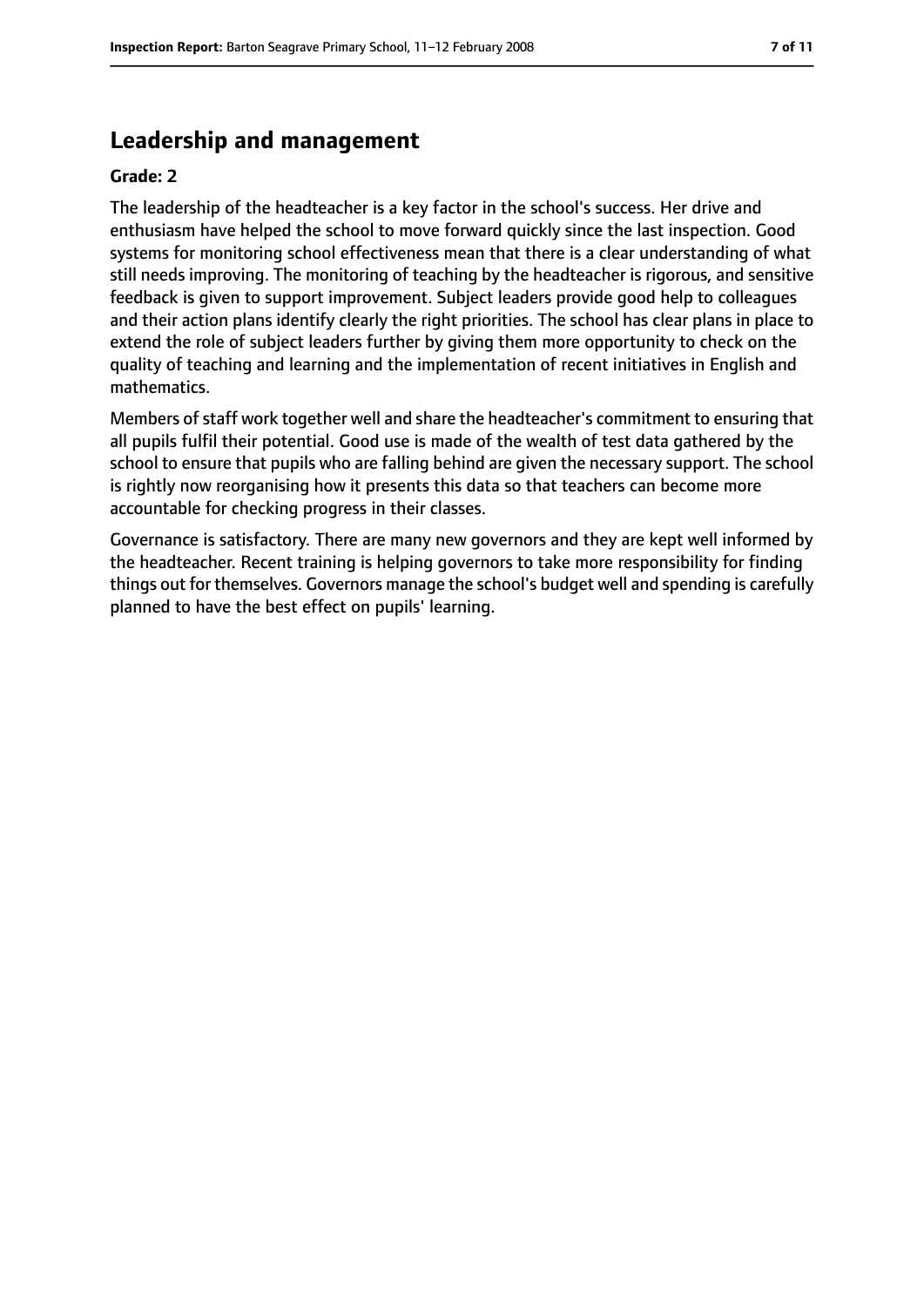**Any complaints about the inspection or the report should be made following the procedures set out in the guidance 'Complaints about school inspection', which is available from Ofsted's website: www.ofsted.gov.uk.**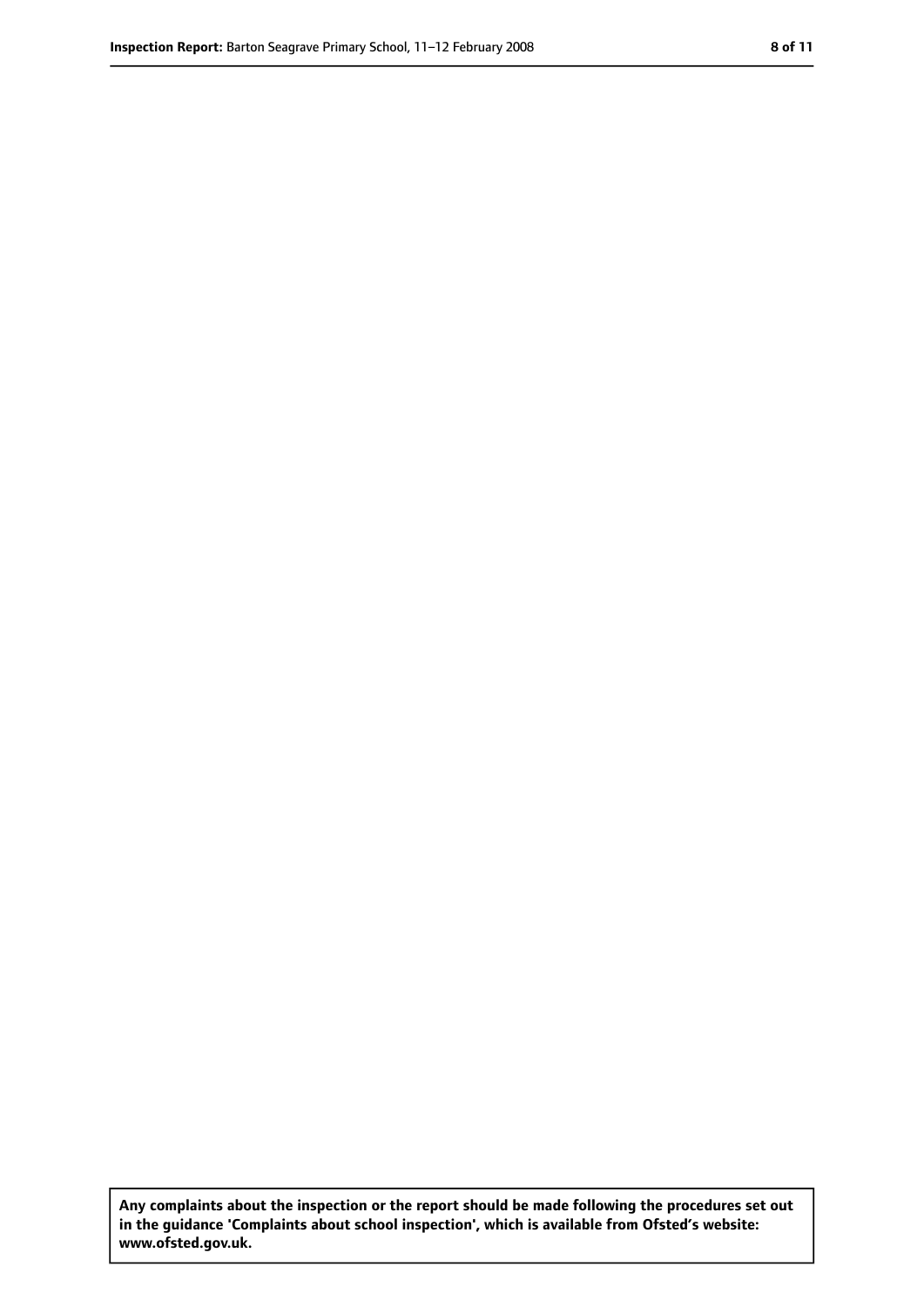### **Inspection judgements**

| $\dot{~}$ Key to judgements: grade 1 is outstanding, grade 2 good, grade 3 satisfactory, and | <b>School</b>  |
|----------------------------------------------------------------------------------------------|----------------|
| arade 4 inadequate                                                                           | <b>Overall</b> |

### **Overall effectiveness**

| How effective, efficient and inclusive is the provision of education, integrated<br>care and any extended services in meeting the needs of learners? |     |
|------------------------------------------------------------------------------------------------------------------------------------------------------|-----|
| Effective steps have been taken to promote improvement since the last<br>inspection                                                                  | Yes |
| How well does the school work in partnership with others to promote learners'<br>well-being?                                                         |     |
| The effectiveness of the Foundation Stage                                                                                                            |     |
| The capacity to make any necessary improvements                                                                                                      |     |

#### **Achievement and standards**

| How well do learners achieve?                                                                               |  |
|-------------------------------------------------------------------------------------------------------------|--|
| The standards <sup>1</sup> reached by learners                                                              |  |
| How well learners make progress, taking account of any significant variations between<br>groups of learners |  |
| How well learners with learning difficulties and disabilities make progress                                 |  |

#### **Personal development and well-being**

| How good is the overall personal development and well-being of the<br>learners?                                  |  |
|------------------------------------------------------------------------------------------------------------------|--|
| The extent of learners' spiritual, moral, social and cultural development                                        |  |
| The extent to which learners adopt healthy lifestyles                                                            |  |
| The extent to which learners adopt safe practices                                                                |  |
| How well learners enjoy their education                                                                          |  |
| The attendance of learners                                                                                       |  |
| The behaviour of learners                                                                                        |  |
| The extent to which learners make a positive contribution to the community                                       |  |
| How well learners develop workplace and other skills that will contribute to<br>their future economic well-being |  |

#### **The quality of provision**

| How effective are teaching and learning in meeting the full range of the<br>learners' needs?          |  |
|-------------------------------------------------------------------------------------------------------|--|
| How well do the curriculum and other activities meet the range of needs<br>and interests of learners? |  |
| How well are learners cared for, quided and supported?                                                |  |

#### **Annex A**

 $^1$  Grade 1 - Exceptionally and consistently high; Grade 2 - Generally above average with none significantly below average; Grade 3 - Broadly average to below average; Grade 4 - Exceptionally low.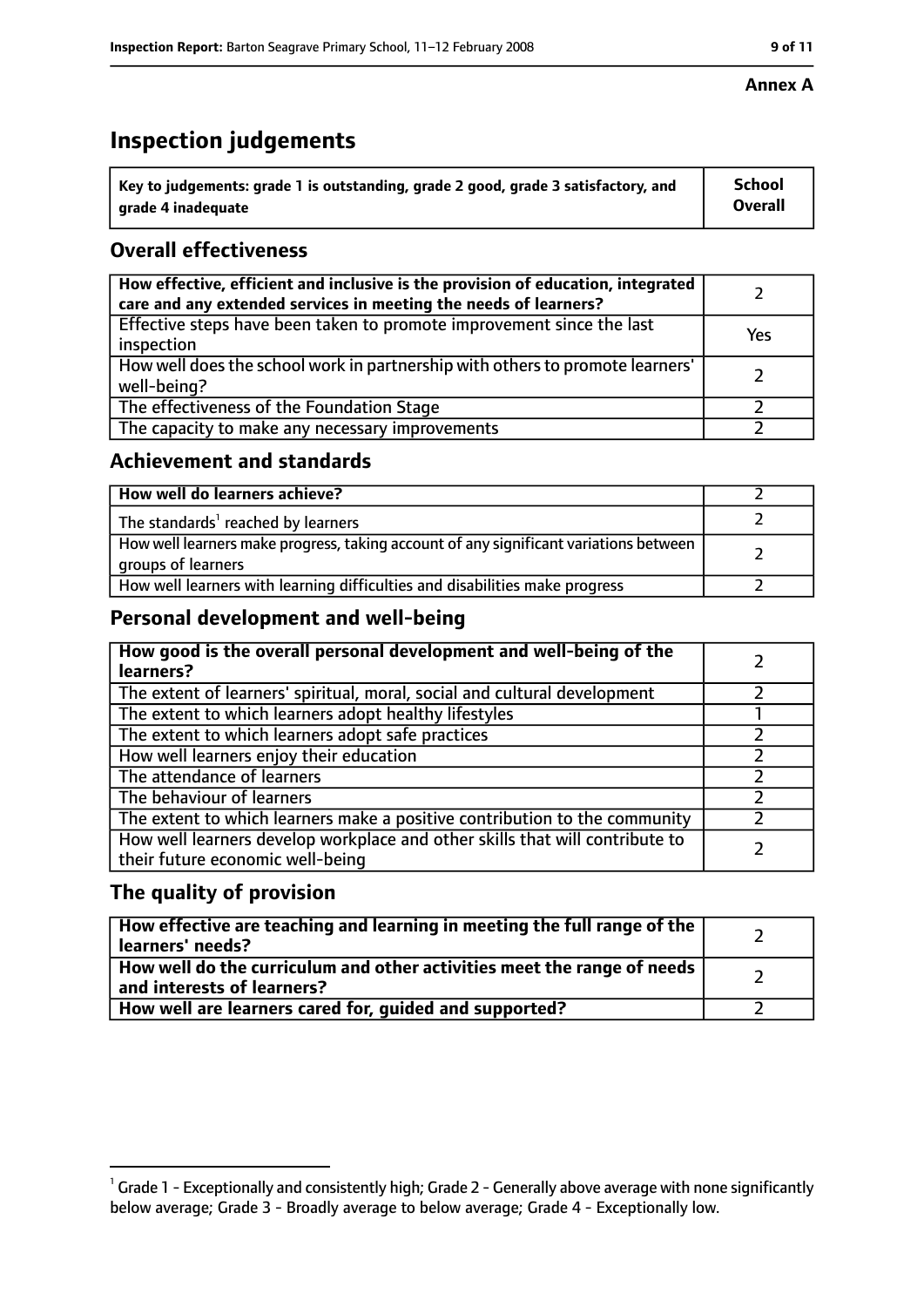#### **Annex A**

### **Leadership and management**

| How effective are leadership and management in raising achievement<br>and supporting all learners?                                              |     |
|-------------------------------------------------------------------------------------------------------------------------------------------------|-----|
| How effectively leaders and managers at all levels set clear direction leading<br>to improvement and promote high quality of care and education |     |
| How effectively leaders and managers use challenging targets to raise standards                                                                 |     |
| The effectiveness of the school's self-evaluation                                                                                               |     |
| How well equality of opportunity is promoted and discrimination tackled so<br>that all learners achieve as well as they can                     |     |
| How effectively and efficiently resources, including staff, are deployed to<br>achieve value for money                                          |     |
| The extent to which governors and other supervisory boards discharge their<br>responsibilities                                                  | 3   |
| Do procedures for safequarding learners meet current government<br>requirements?                                                                | Yes |
| Does this school require special measures?                                                                                                      | No  |
| Does this school require a notice to improve?                                                                                                   | No  |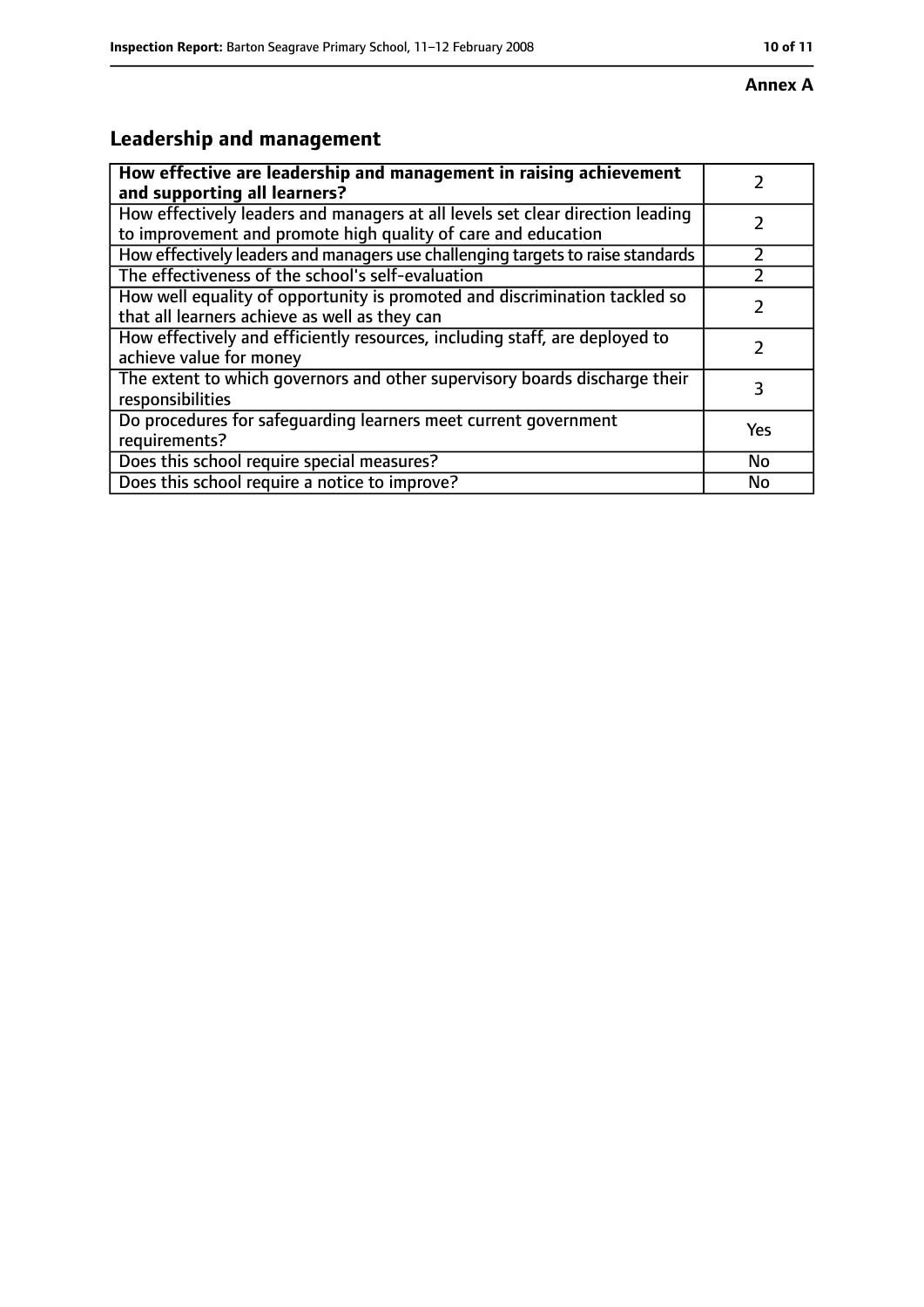#### **Annex B**

### **Text from letter to pupils explaining the findings of the inspection**

Dear Children

Inspection of Barton Seagrave Primary School, Kettering NN15 6QY

Thank you for welcoming us to your school and for showing us your work. You were polite and friendly. We are very pleased that you come to a good school.

Some of the things we found out about your school:

- Most teaching is good. This helps you to learn new things quickly, to make good progress and to reach above average standards by the end of Year 6.
- Children in the Reception classes are given good support and they settle quickly.
- You behave well and are keen to take responsibility. The well organised school council helps you all to contribute successfully to school life.
- You are very lucky to go to a school that offers you so many clubs during and after the school day. The sports clubs ensure that you have an excellent understanding of how to stay healthy and reflect the eagerness of teachers and other adults to make school fun.
- All adults in school are kind and caring and they give you good support if you are struggling with your work.
- Your headteacher, governors and teachers lead the school well and know what needs to be done to make it even better.

What we have asked your school to do now:

- Make sure that in Years 3 and 4 teachers always pitch work at the right level for all of you.
- Give teachers who are in charge of different subjects more time to check how well you are being taught so that they can find out what to do next to improve your work.

We thoroughly enjoyed talking to you about your work and watching you learn. We wish you all the best for the future. We hope you continue to help your teachers by working hard and trying always to present your work neatly.

Best wishes Yours sincerely

Mr M Capper Lead Inspector